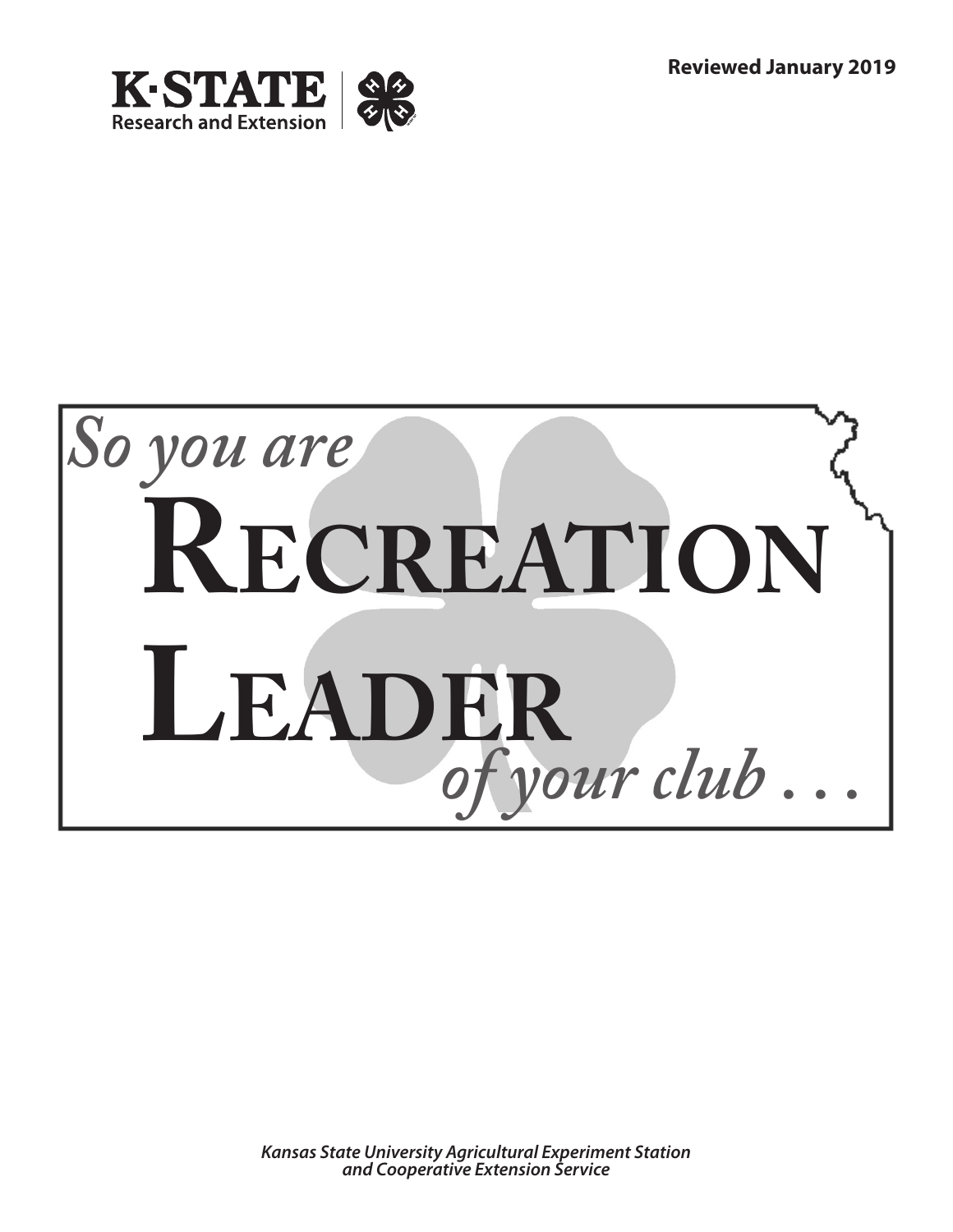

## **A Recreation Leader Should**

- **1. Be sensitive to group and individual needs and feelings.**
- **2. Make it easy to participate.**
- **3. Be creative and flexible.**
- **4. Have a sense of humor.**
- **5. Have fun!**

ongratulations! Now that your club has chosen you as the recreation leader, you, and all other officers of your 4-H club are representatives. As a 4-H officer, you represent not only your club, but also the 4-H program thr other officers of your 4-H club are representatives. As a 4-H officer, you represent not only your club, but also the 4-H program throughout the state. Your skills and abilities, standards and ideals, grooming, speech and even smiles represent Kansas 4-H members. Representing others is one of your most important responsibilities because it exists at all times — not just while you are at 4-H events.

# **Recreation Leader**

- **Job Description**
	- Make recreation an important part of your club's meetings.
	- Prepare games/activities for each meeting and lead them.
	- Serve as chairperson of the recreation committee, if your club has one. If not, it is a good idea to talk to your leader about organizing one at the beginning of the 4-H year.
	- Teach your fellow club members how to learn from teamwork activities.
	- Encourage everyone to participate.
	- Be sure all members have FUN!

# **Guidelines for**

## **Recreation Leaders Why do we have recreation?**

- Put fun in a club program.
- Build interest in club meetings.
- Learn cooperation.
- Provide a healthy outlet for competition.
- Provide mental stimulation.
- Physical development.
- Develop social skills.
- Practice leadership.

## **Planning hints:**

Fun is the first priority of club recreation. If the activity is not fun, all the other benefits may be lost in the hassle to get the activity done. When planning recreation, the leader should consider many things. Some of these are:

■ The type of event and the group it involves.

- The number of people involved.
- Age, gender, experience, and dress of expected participants.
- The physical setting and equipment available for use.
- Time of day and time of year of the event.
- Amount of time available.
- What, if any, leadership assistance will be needed.

## **Leadership hints:**

- Plan the activities in a logical flow, taking into account physical activity and excitement levels; provide transitions to the next activity. Make a written list.
- Practice the activity to be sure of the rules and anticipate any problems.
- Have all the equipment you need ready before starting.
- Make sure you have the attention of the group before starting.
- Explain the activity clearly and concisely but do not spend too much time explaining.
- Use demonstrations whenever possible.
- Try to involve everyone.
- Have fun, but do not make fun of others. Respect the feelings of every participant.
- Stop at the top: Stop the activity when everyone is having the most fun.
- Evaluate the activity. Did the group enjoy it? Were my directions clear?

Source: Rod Buchele, Extension Specialist, 4-H Youth Development, SW Area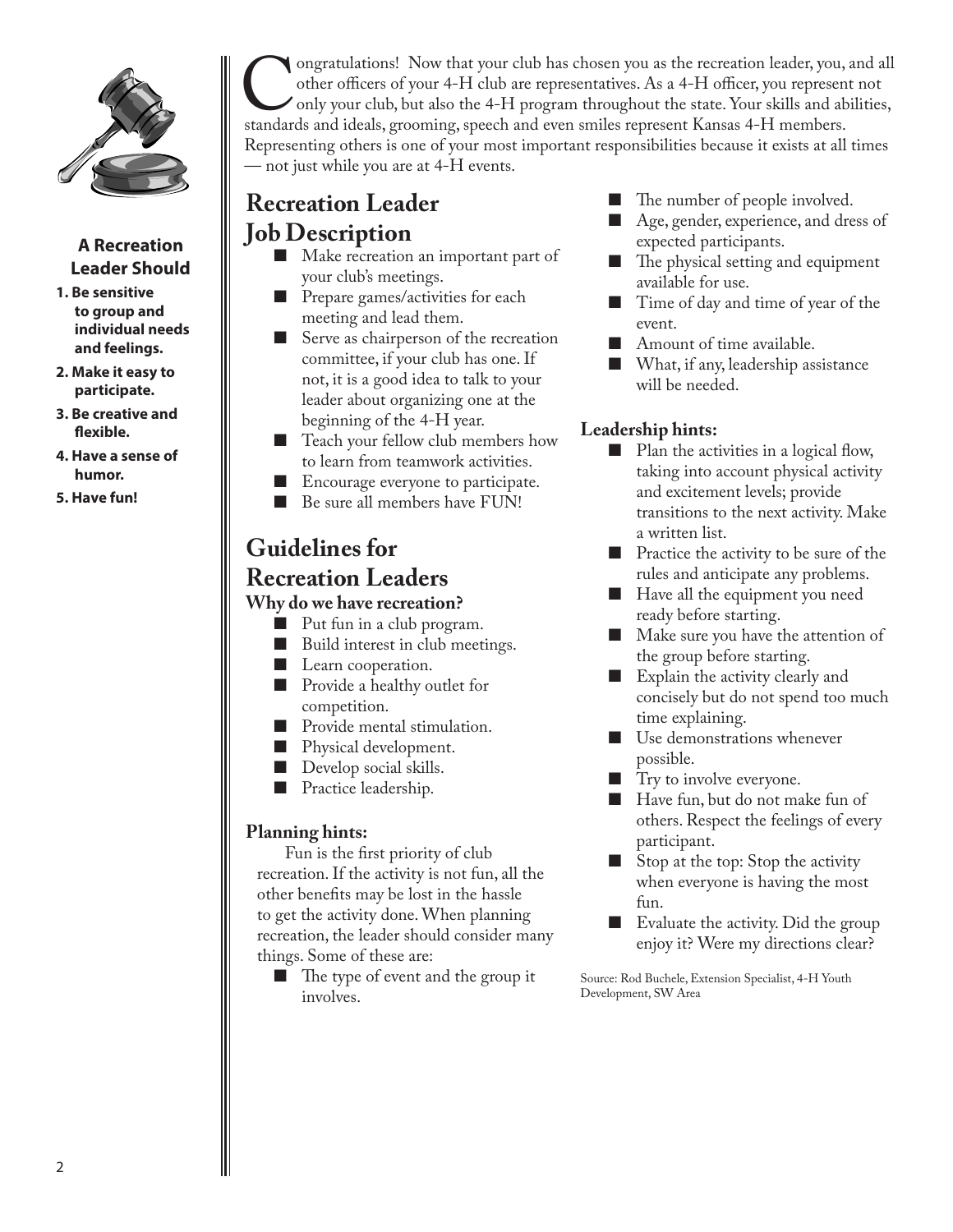## **Guidelines for Your Recreation Committee**

■ Be sure to include: An adult volunteer leader Younger members Older members Someone who can lead activities in your absence

Put together a recreation kit: **Idea file:** You can use a file box or notebook with dividers to keep a record of the names of games and instructions. Identify books at the library that have games in them. Your extension agent is also a good source for fun club games. Also check out *www.Kansas4-H.org*, click on Resources, and then click on Officer Resources.

**Equipment:**Include items that you may need for a variety of games and activities. This could include string, drinking straws, spoons, toothpicks, beanbags, or paper and pencils. You may be able to get other equipment from your extension office, such as a spandex band, large wooden blocks, or foam noodles.

Be sure your kit is easy to bring to meetings and is organized.

■ Activity planning:

At the beginning of the 4-H year, meet with the recreation committee to decide which activities you want to do at each club meeting. Plan activities that will build teamwork.

If your meetings have themes, try to plan activities that match the theme. Plan activities for members to participate in before the meeting in addition to during recreation time.

# **Good Sportsmanship**

It is important for all members to be good sports at all times. Your fellow club members may be naturally competitive, but this does not mean that they can't be good sports.

There are six important points to remember when encouraging good sportsmanship. You can teach these to your club at the first 4-H meeting after you are elected.

- 1. **Conduct**: Others base opinions of you on your personal behavior. Remember that you represent your club, your county/district and all of Kansas 4-H.
- 2. **Fairness:** Learn and follow the rules. Apply the rules to all in the same way.
- 3. **Honesty**: Never cheat. Be truthful, fair, and honest in everything you do.
- 4. **Competition:** Understand that competition involves rivalries between contestants. Encourage members to remember they are playing for fun and fellowship, not just to win.
- 5. **Courtesy:** Be respectful, thoughtful, considerate, cooperative, friendly, and cheerful in your attitude and behavior regardless of whether you win or lose. Even if you are upset, keep your emotions under control.
- 6. **Graceful Acceptance of the Rules:**  Take judges' decisions and the results with a positive outlook. Congratulate the winner if you lose, and when you win, don't brag about your victory. Always thank everyone who helped you, regardless of the outcome.



*"Character is like a tree and reputation like its shadow. The shadow is what we think of it; the tree is the real thing."*

*~Abraham Lincoln*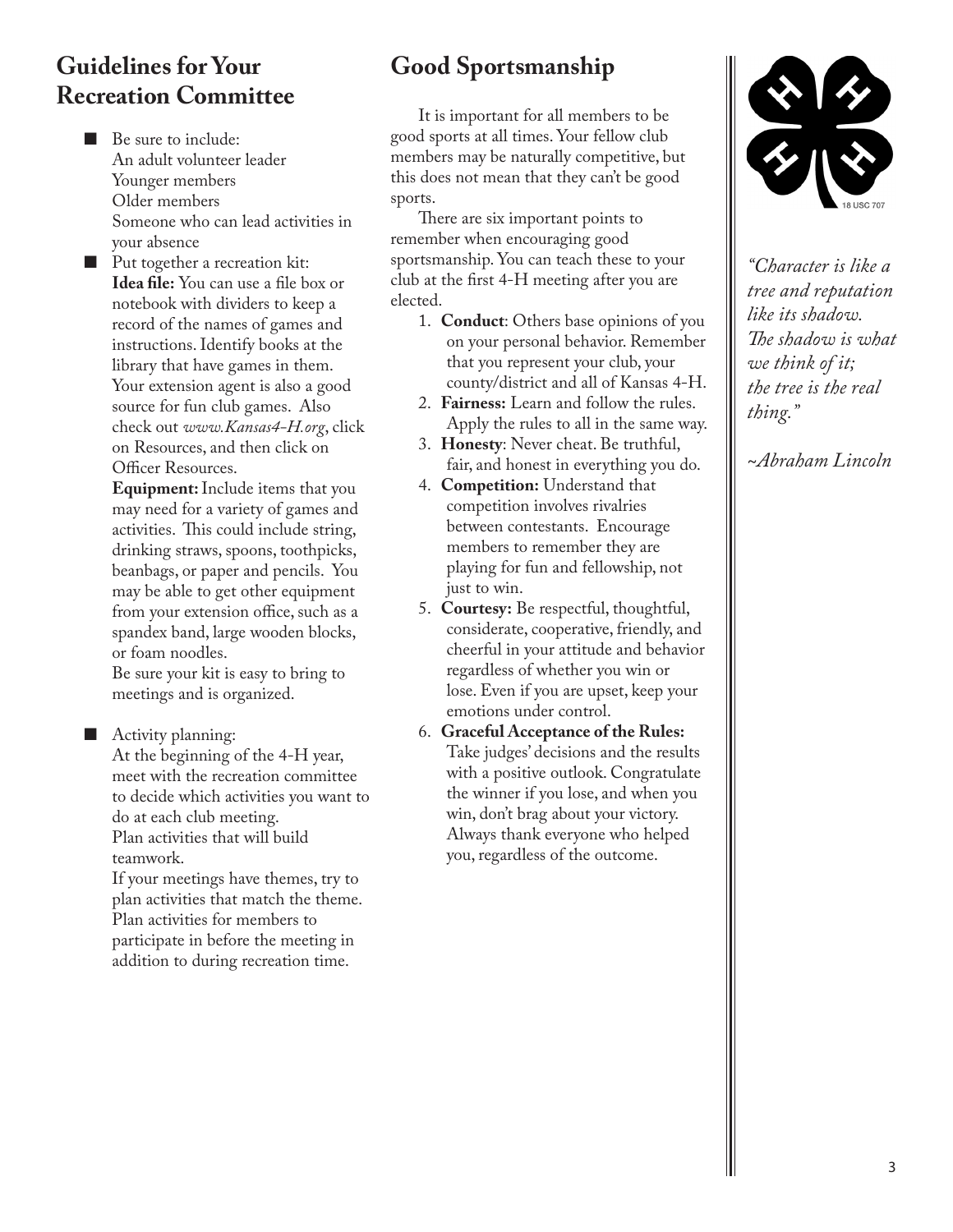# **Activity Ideas for Meetings**



### **Board Games**

One way to tailor your recreation to many different age levels is to use board games. Board games can add variety to club meetings and are a great bad-weather alternative if your plans include outdoor recreation. Ask each member of the recreation committee and each adult leader to bring his or her favorite board game. By doing this, you will have a variety of board games without having to use club funds. Additionally, members may like a break from team-building activities and welcome some competition.

## **Before the meeting**

Set up a guessing game station for members who arrive early to the meeting.

- A glass jar of jellybeans (How many?)
- An orange (How many seeds?)<br>■ A picture of an animal (How o
- A picture of an animal (How old?)
- A carton of juice (How much?)
- Part of a deck of cards (How many aces?)

## **Getting-to-know you activities Act it Out**

- Have members stand in a circle, an arm's distance apart. Each person must think of an action word that starts with the same letter (or sound) as the person's first name e.g., "Jumping James" or "Clapping Christy."
- Each person does the action and yells out his or her action-name. Everyone then repeats the action and the action-name.
- This requires a high level of leader energy and drama. Really encourage everyone to join in and say the name and action of everyone else.

### **Burning Questions**

- Have members draw a question from a hat and give them a few minutes to think about their answer.
- Have the member state his or her name, age, and any other information before he or she answers the question.
- Allow plenty of time.
- Adjust the sample questions below to suit your particular group.

• If you were to choose a new name for yourself, what would it be and why?

• If you were given an extra \$10 in change at a store, what would you do with it and why?

- What's the biggest lesson you've learned from your parents?
- What's one of your worst habits?
- What was the best day of the past week for you? Why?
- What are you wearing today that is most reflective of who you are?
- What is your funniest/most embarrassing 4-H moment?
- If you could change one thing about your physical appearance, what would it be and why?
- If you could spend a day with anyone, living or deceased, animated or real, who would it be? Why?

• If you were given a million dollars and 24 hours to spend it (no depositing it in the bank or investing it), what would you do with it?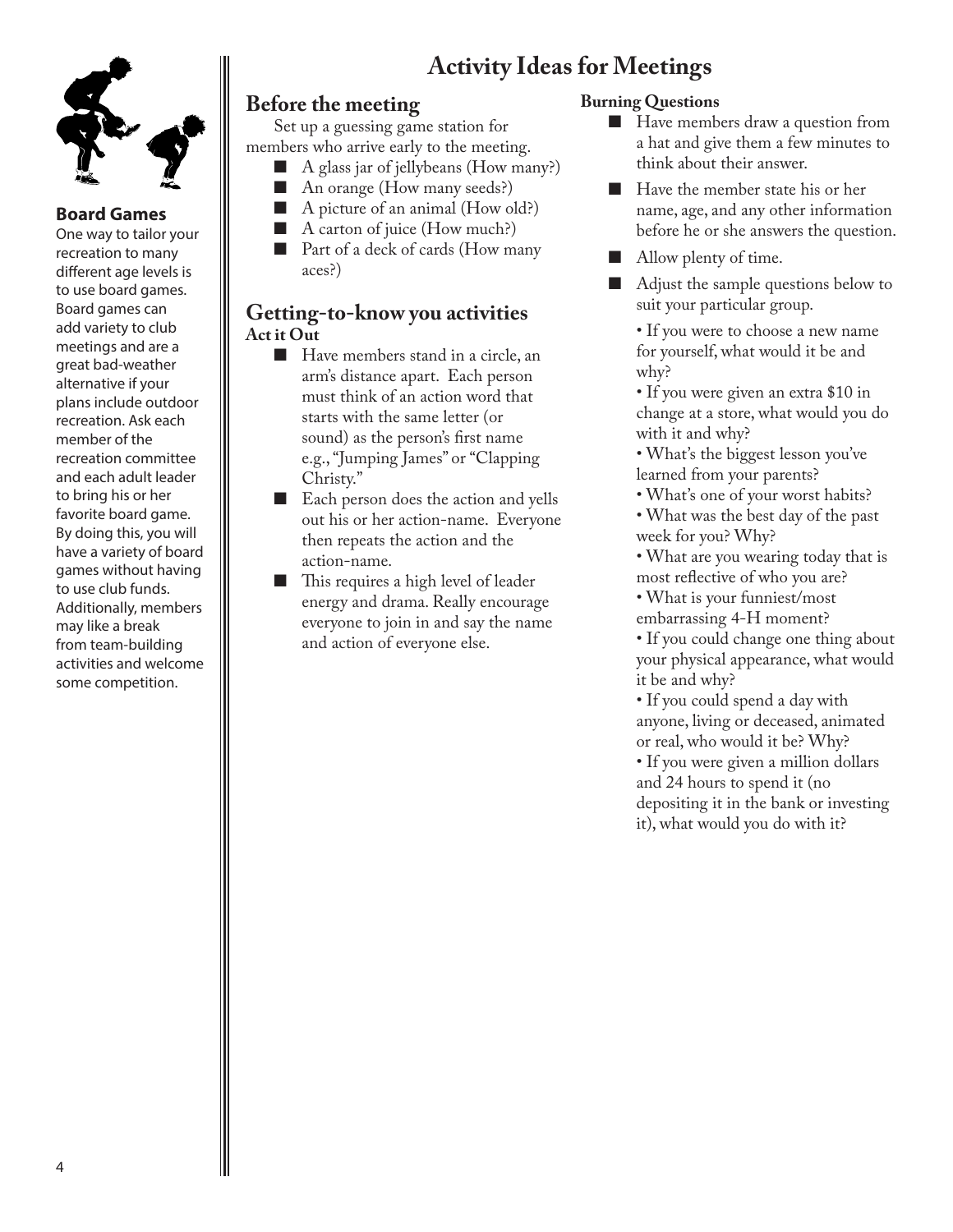## **Old-Fashioned Fun and Games**

Your recreation can be simple or complex, depending on the amount of time you are allowed and the facility that your meeting is held at. Often, a silly relay or game of freeze tag is the best fit for a club's recreation. Other times it may be best to use team-building activities such as the human knot. Below are just a few suggestions for your club recreation time. All the games can be adapted to suit the needs and characteristics of your club.

#### **Blindfolded Shoe Shuffle**

**Required:** Blindfolds and shoes **Players:** Medium to large groups.

Everyone puts on blindfolds and takes off their shoes. Throw the shoes into a pile in the middle of the floor. The referee mixes them, then shouts "GO!" The first person to find the correct shoes by touch and smell alone and put them on is the winner.

#### **4-H Clover Race**

**Required:** Cut out two 5-inch clovers for each team

**Players:** Small to large groups

Set up teams with the first person on each team holding two clovers. On "go" the lead players of the teams place the clovers on the floor in front of them to step across the course. After stepping to the second clover, they pick up the first one while standing on one foot. Then place that one in front and step on it. The object is to go across the course stepping on only the clovers without stepping on the floor. Anyone who steps on the floor must return to the starting line and start again. A variation of the game is to use different shapes during different seasons or for special holidays such as hearts for Valentine's Day or eggs for Easter.

#### **Frosting Signature**

**Required:** Frosting, tables, wax paper and decorating bags

**Players:** Small to large groups

For each team you need cake-decorating bags filled with frosting. Set up tables with wax paper on them and one decorating bag filled with frosting for each team. Individual players on each team race to the table and write their names on the wax paper with the frosting bag. Players may write just first names. To make the game longer, require them to fill the bag at the table. To lengthen the game, writing full names makes it more likely that players will need to fill the bag again. Have a judge make sure that the writing is legible. The first team to finish writing all names wins.

#### **Drop the Toothpick**

**Required:** Toothpicks and 20-oz plastic soft drink bottles

**Players:** Small group

Set up teams. Place a plastic soft drink bottle for each team about 6 yards from each team's starting line. On "GO," one person from each team races to the team's plastic bottle with a box of tooth picks in hand and tries to drop a toothpick into the bottle while standing over it. Once a toothpick goes in, the member races back — without spilling toothpicks — and passes the toothpicks to the next person. Repeat this sequence until the team is finished.

#### Source: *http://www.funattic.com*

Find more games at *www.Kansas4-H.org*, click on Resources, and then click on Officer Resources.

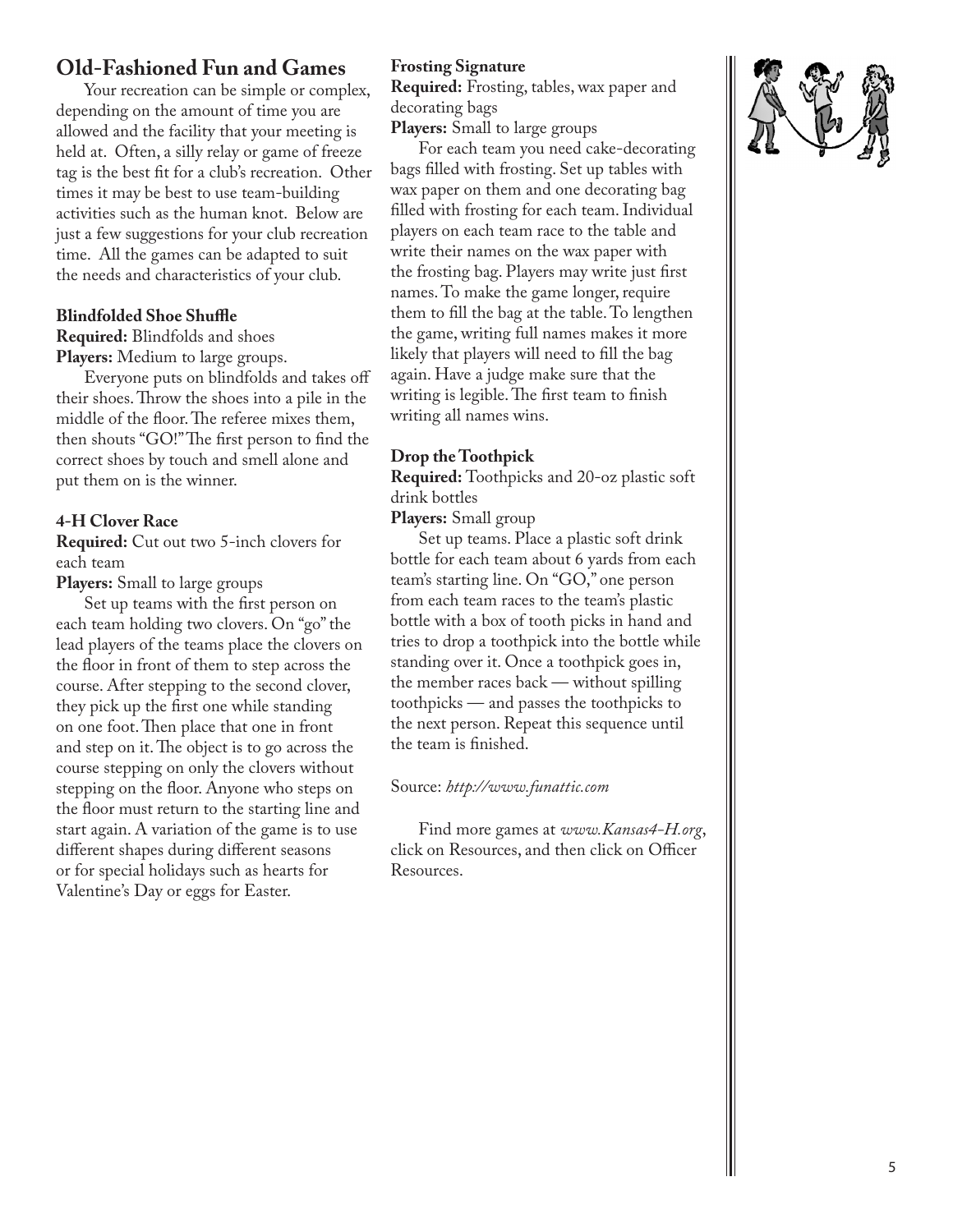# **Activity Planning Sheet**

To make leading an activity easier, use this planning sheet. Make several copies — enough for each meeting. Decide what game/activity you want to do, and then follow the steps. Be sure to practice leading the activity with your parent/ guardian or club leader. Keep each sheet in a notebook to give to the next recreation leader as a record of the games the club knows and how well the members like each. The new recreation leader can add more games to the notebook.

| Step 1. Decide on an activity                 |                                                                                                                      |  |
|-----------------------------------------------|----------------------------------------------------------------------------------------------------------------------|--|
|                                               |                                                                                                                      |  |
| Step 2. Figure out teams/groups, if necessary |                                                                                                                      |  |
|                                               | Number of members: _____________ ÷ Number of members per team: __________ = Number of teams needed: _________        |  |
| Step 3. Gather necessary equipment<br>I need: |                                                                                                                      |  |
| ❏                                             |                                                                                                                      |  |
| □                                             |                                                                                                                      |  |
| □                                             | <u> 1980 - Jan James James, martin amerikan basar dan berasal dari berasal dalam basa dalam basa dalam basa dala</u> |  |
| ❏                                             |                                                                                                                      |  |
| □                                             |                                                                                                                      |  |
| ❏                                             |                                                                                                                      |  |
| Step 4. Write down the instructions           |                                                                                                                      |  |
|                                               |                                                                                                                      |  |
|                                               |                                                                                                                      |  |
|                                               | Step 5. Practice giving directions and doing the game/activity                                                       |  |
| Step 6. Lead the game/activity                |                                                                                                                      |  |
| Step 7. Evaluate                              |                                                                                                                      |  |
|                                               |                                                                                                                      |  |
|                                               |                                                                                                                      |  |
|                                               |                                                                                                                      |  |
|                                               | On a scale of 1 to 10, with 1 being the worst and 10 the best, how would you rate the success of this game?          |  |
|                                               | If you could change anything to make it easier for yourself or members, what would it be? ____________________       |  |
|                                               |                                                                                                                      |  |

 $\overline{\phantom{a}}$  ,  $\overline{\phantom{a}}$  ,  $\overline{\phantom{a}}$  ,  $\overline{\phantom{a}}$  ,  $\overline{\phantom{a}}$  ,  $\overline{\phantom{a}}$  ,  $\overline{\phantom{a}}$  ,  $\overline{\phantom{a}}$  ,  $\overline{\phantom{a}}$  ,  $\overline{\phantom{a}}$  ,  $\overline{\phantom{a}}$  ,  $\overline{\phantom{a}}$  ,  $\overline{\phantom{a}}$  ,  $\overline{\phantom{a}}$  ,  $\overline{\phantom{a}}$  ,  $\overline{\phantom{a}}$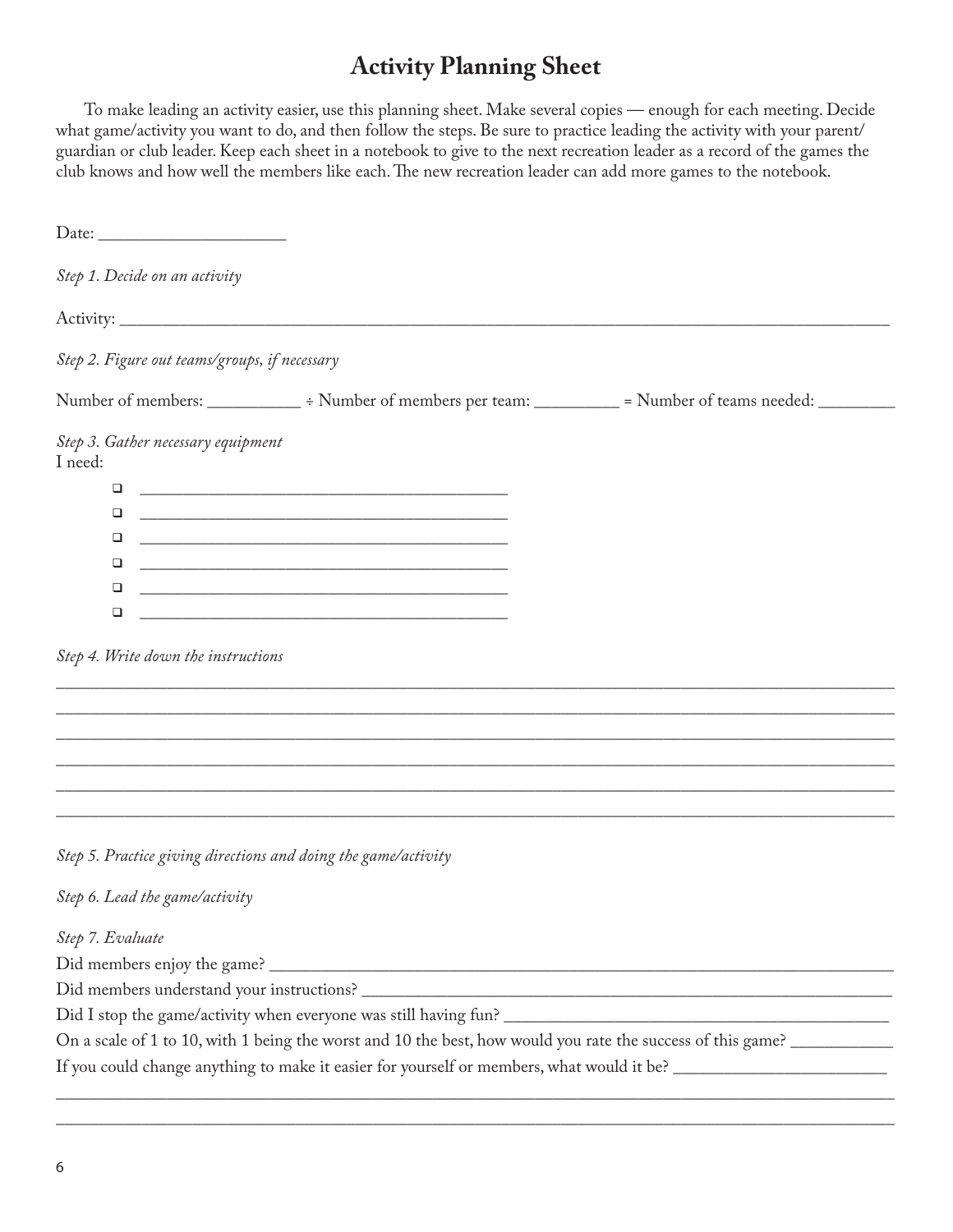## **Practice for Recreation Leaders**

#### Problem:

Everyone in your club knows each other, but there are cliques. During recreation, you want each person to interact with someone he or she would not normally choose. Plan the type of activity you would do and how you would encourage members to understand the importance of teamwork.

Solution:

#### Problem:

Your club is much too large for a general getting-to-know-you activity. However, the agenda has built 15 minutes in for just such an activity. What kinds of activities could you have the club do to learn about each other? Do you need to split the club into groups? If yes, how will you split up the club so that the groups have a good mix of members? Solution:

#### Problem:

Your club usually has recreation in a gymnasium. Before the meeting, when you were going to set up your game/ activity, you learned that another group is using the gym. What can you do for recreation instead? Solution: